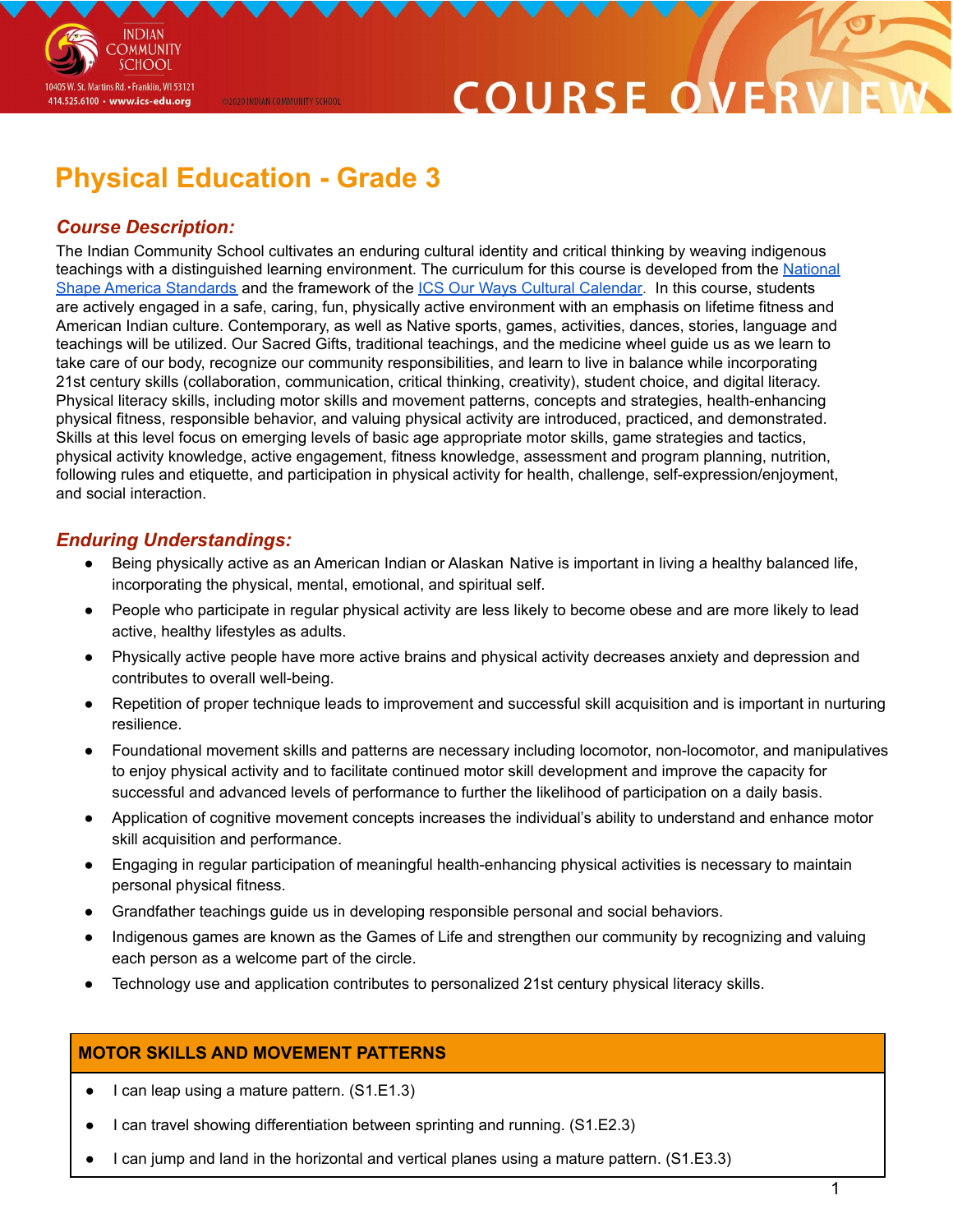

# **COURSE ON**

#### **MOTOR SKILLS AND MOVEMENT PATTERNS (continued)**

@2020 INDIAN COMMUNITY SCHOOL

- I can perform a teacher-selected dance using steps and movement patterns. (S1.E5.3)
- I can balance on different bases of support demonstrating muscular tension and extension. (S1.E7.3)
- I can transfer weight from feet to hands for momentary weight support. (S1.E8.3)
- I can throw underhand using a mature pattern. (S1.E13.3)
- I can throw overhand in a non-dynamic environment for distance and/or force. (S1.E14.3)
- I can catch a small, gently tossed ball from a partner. (S1.E16.3)
- I can dribble with my hand and move in general space at slow to moderate jogging speed, with control of the ball and my body. (S1.E17.3)
- I can dribble with my feet in general space at slow to moderate jogging speed, with control of the ball and my body. (S1.E18.3)
- I can use a continuous running approach and perform a ground kick and an air kick. (S1.E21.3a)
- I can use a continuous running approach and kick a stationary ball for accuracy. (S1.E21.3b)
- I can volley an object in an underhand or sidearm strike over a net, to the wall or over a line to a partner. (S1.E22.3)
- I can strike an object with a short-handled implement forward over a low net or to a wall. (S1.E24.3a-b)
- I can strike an object with a long-handled implement forward using proper grip. (S1.E25.3)
- I can perform intermediate jump-rope skills for long and short ropes. (S1.E27.3)

#### **MOVEMENT AND PERFORMANCE**

- I can recognize open space during movement activities. (S2.E1.3)
- I can recognize locomotor skills in a wide variety of physical activities. (S2.E2.3)
- I can combine movement concepts with other skills when directed by the teacher. (S2.E3.3)
- I can apply simple strategies and tactics in chasing and fleeing activities. (S2.E5.3a)

#### **HEALTH-ENHANCING PHYSICAL ACTIVITY AND FITNESS**

- I can identify physical activity as a way to become healthier. (S3.E1.3b)
- I can actively engage in physical education class without teacher prompting. (S3.E2.3)
- I can describe fitness and provide examples of physical activities that enhance fitness. (S3.E3.3)
- I can demonstrate the health-related fitness components with teacher direction. (S3.E4.3)
- I can identify foods that are beneficial for before and after physical activity. (S3.E6.3)